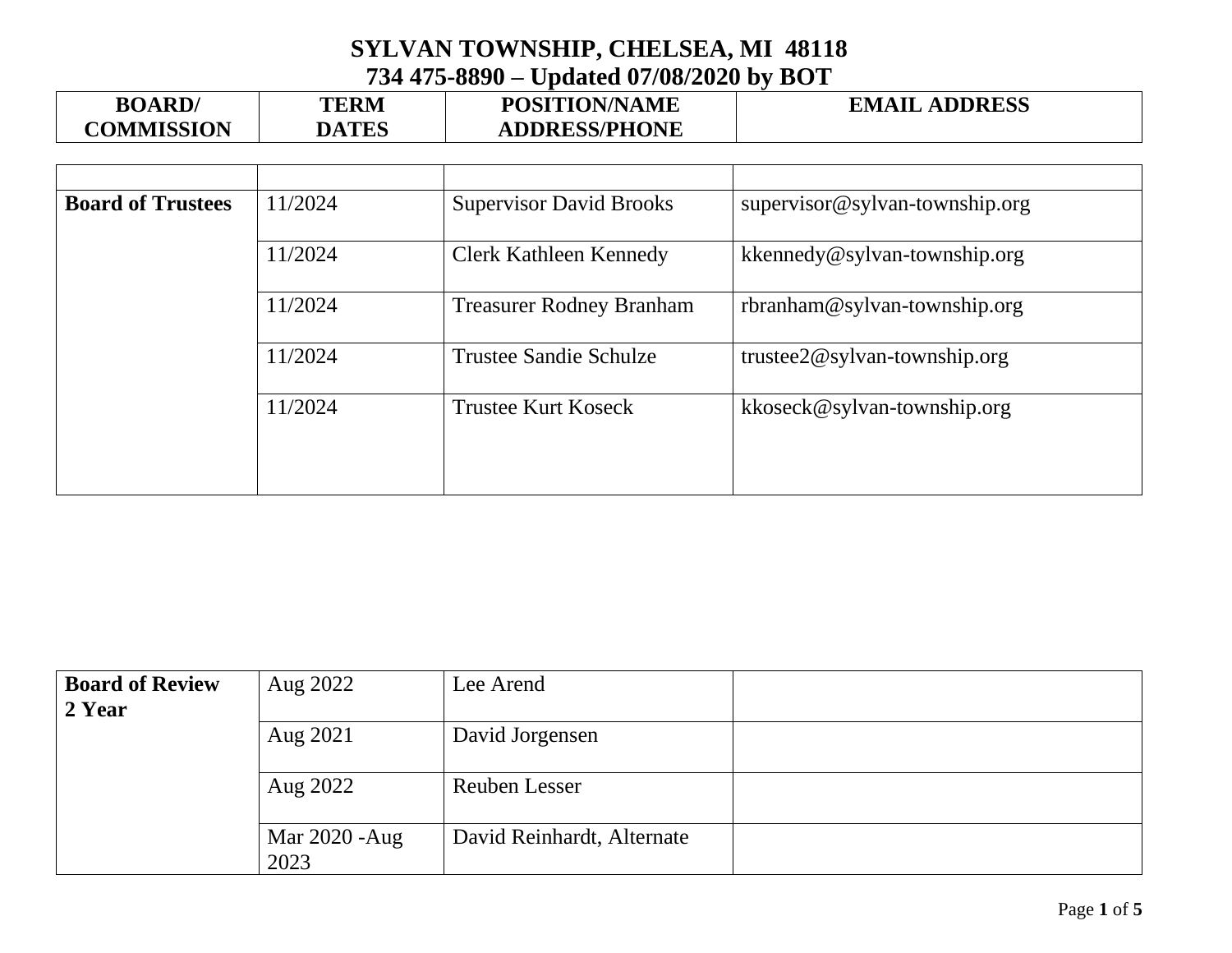| <b>BOARD</b>             | <b>TERM</b>       | <b>POSITION/NAME</b>       | <b>EMAIL ADDRESS</b>         |
|--------------------------|-------------------|----------------------------|------------------------------|
| <b>COMMISSION</b>        | <b>DATES</b>      | <b>ADDRESS/PHONE</b>       |                              |
|                          |                   |                            |                              |
| <b>CACA Chelsea</b>      | <b>April 2021</b> | Kathleen Kennedy, Delegate | kkennedy@sylvan-township.org |
| <b>Area Construction</b> |                   |                            |                              |
| <b>Agency</b>            | <b>April 2021</b> | <b>VACANT</b>              |                              |

**5 Year Term**

| <b>CAFA Chelsea</b>        | Nov 2021  | Kurt Koseck, Delegate          | kkoseck@sylvan-township.org    |
|----------------------------|-----------|--------------------------------|--------------------------------|
| <b>Area Fire</b>           |           |                                |                                |
| <b>Authority 5 Year</b>    | Nov 2021  | Rodney Branham, Alternate      | $rbranham@sylvan-township.org$ |
| <b>Chelsea Library</b>     | Dec 2022  | Jan Carr                       |                                |
| <b>Board</b>               |           |                                |                                |
| <b>4 Year Term</b>         |           |                                |                                |
| <b>CAPT</b> Chelsea        | Nov 2020  | <b>Supervisor David Brooks</b> | supervisor@sylvan-township.org |
| <b>Area Planning</b>       |           |                                |                                |
| <b>Team Serves at</b>      |           |                                |                                |
| pleasure of the            |           |                                |                                |
| <b>Board</b>               | Nov 2020  | Rodney Branham, Alternate      | $rbranham@sylvan-township.org$ |
| <b>Leoni Regional</b>      | June 2022 | <b>Bob Scull</b>               | $dpw@sylvan-township.org$      |
| <b>Utilities Authority</b> |           |                                |                                |
| <b>3 Year Term</b>         | Dec 2021  | <b>VACANT</b>                  |                                |
|                            |           |                                |                                |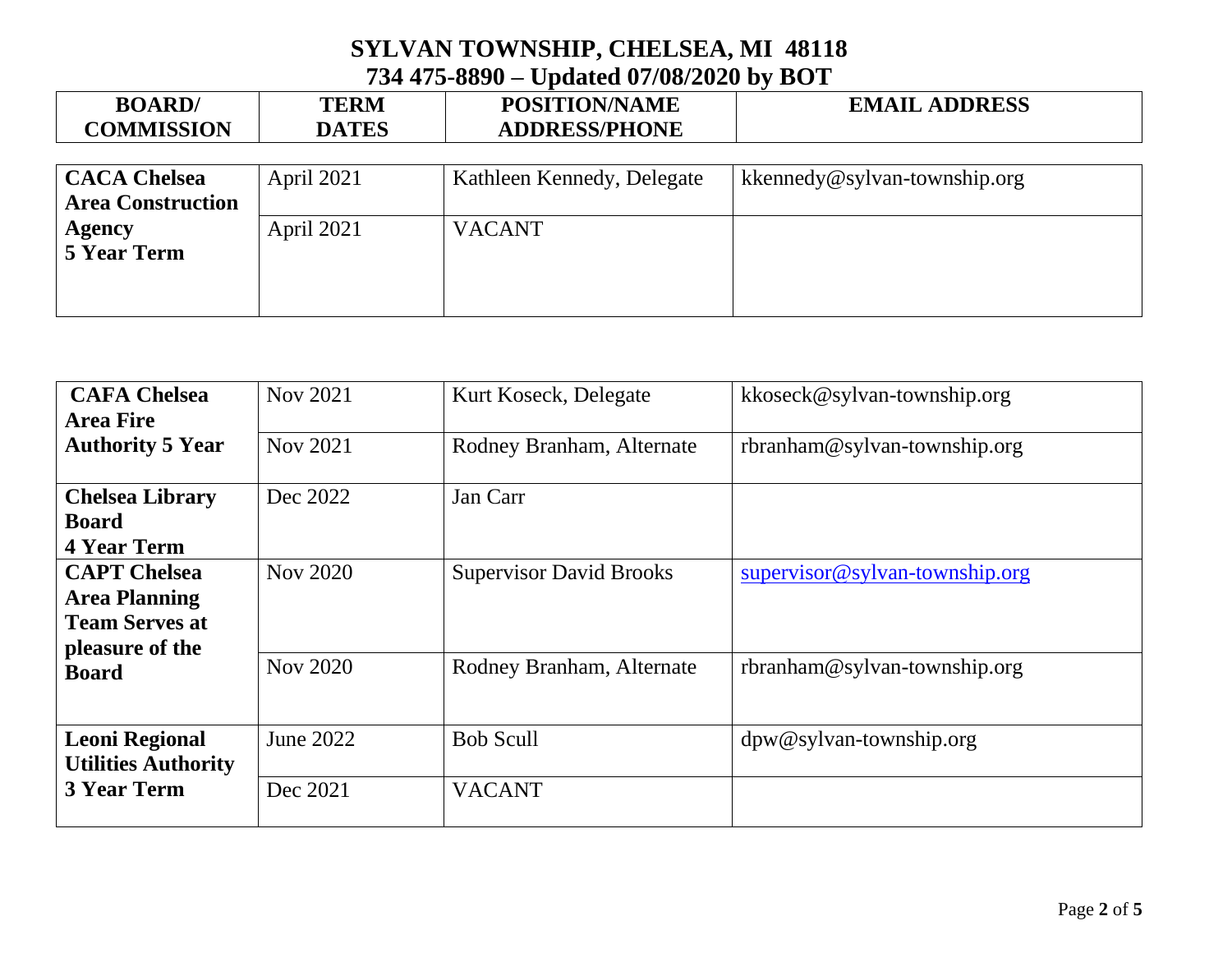| <b>BOARD</b>      | TERM         | <b>POSITION/NAME</b> | <b>EMAIL ADDRESS</b> |
|-------------------|--------------|----------------------|----------------------|
| <b>COMMISSION</b> | <b>DATES</b> | <b>ADDRESS/PHONE</b> |                      |

| <b>Planning</b>   | Jan 2020-2023 | Tom Bareis           |                              |
|-------------------|---------------|----------------------|------------------------------|
| <b>Commission</b> |               |                      |                              |
| 3 Year Term       | Dec 2020      | Sandie Schulze       | trustee2@sylvan-township.org |
|                   | 2 year term   |                      |                              |
|                   |               |                      |                              |
|                   | Jan 2020-2023 | Leah Herrick         |                              |
|                   | Mar 2021      | Dawn Caplis          |                              |
|                   |               |                      |                              |
|                   | Dec 2021      | David Seitz          |                              |
|                   |               |                      |                              |
|                   | Jan 2020-2023 | <b>Steve Eiseman</b> |                              |
|                   | Dec 2021      | Mike Van Buren       |                              |
|                   | 3 year term   |                      |                              |
|                   |               |                      |                              |
|                   |               |                      |                              |
|                   |               |                      |                              |
|                   |               |                      |                              |
|                   |               |                      |                              |
|                   |               |                      |                              |
|                   |               |                      |                              |
|                   |               |                      |                              |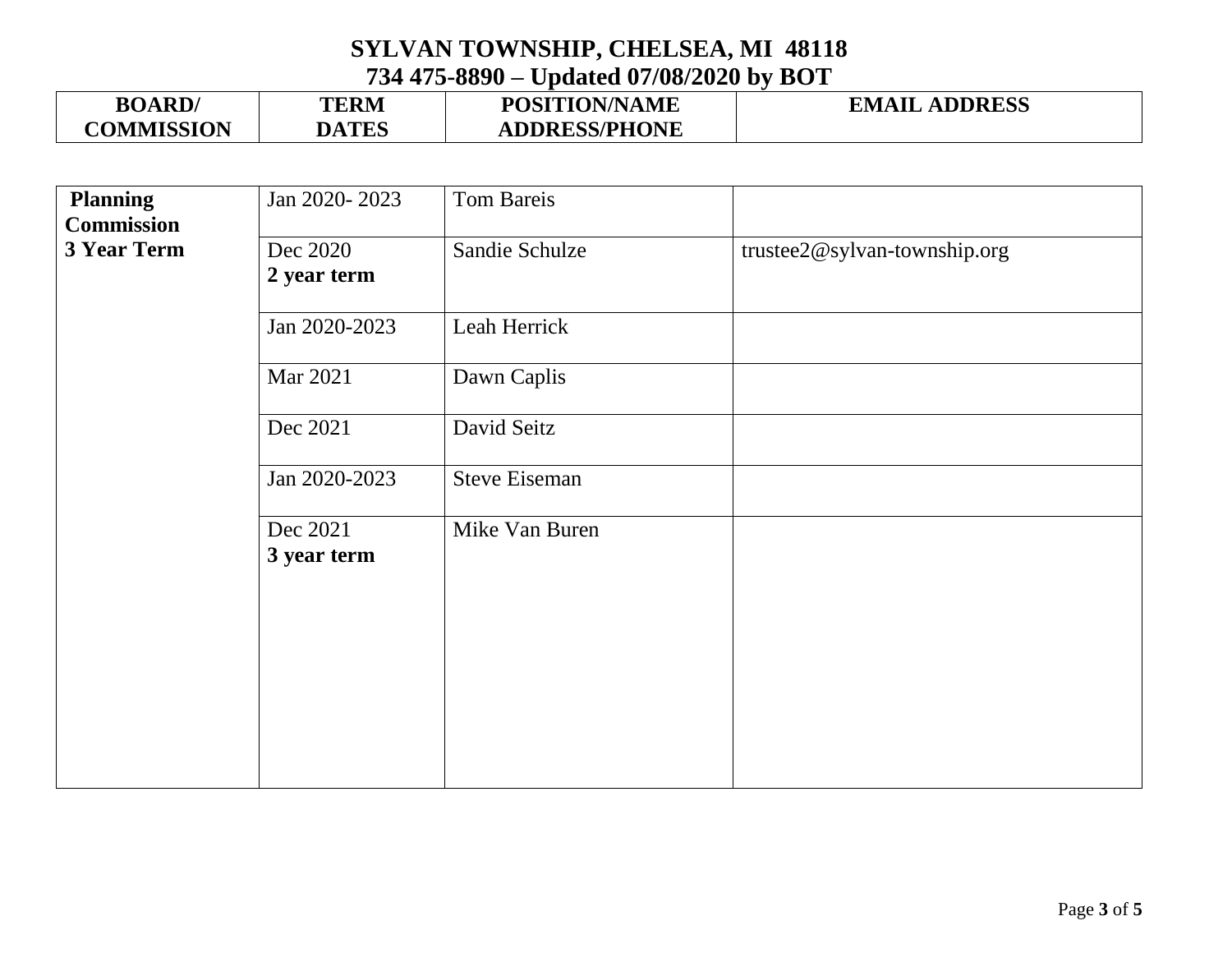| <b>BOARD</b><br><b>COMMISSION</b>                | <b>TERM</b><br><b>DATES</b> | <b>POSITION/NAME</b><br><b>ADDRESS/PHONE</b>          | <b>EMAIL ADDRESS</b>         |
|--------------------------------------------------|-----------------------------|-------------------------------------------------------|------------------------------|
|                                                  |                             |                                                       |                              |
| <b>Sylvan Township</b><br><b>Water and Sewer</b> | May 2021                    | David Reinhardt, Treasurer                            |                              |
| <b>Authority</b>                                 |                             |                                                       |                              |
| <b>3 Year Term</b>                               | Dec 2021                    | <b>Rodney Branham</b>                                 | rbranham@sylvan-township.org |
|                                                  | April 2021                  | John Budinger, Temporary<br><b>Treasurer Delegate</b> |                              |
|                                                  | June 2022                   | <b>Kerry Franks</b>                                   |                              |
|                                                  | Dec 2021                    | Kurt Koseck, Alternate                                | kkoseck@sylvan-township.org  |

| <b>Western Area</b>      | Dec 2021 | <b>VACANT</b>             |                                |
|--------------------------|----------|---------------------------|--------------------------------|
| <b>Value Express</b>     |          |                           |                                |
| W.A.V.E.                 |          |                           |                                |
| <b>3 Year Term</b>       |          |                           |                                |
|                          | Dec 2021 | Rodney Branham, Alternate | $rbranham@sylvan-township.org$ |
|                          |          |                           |                                |
|                          |          |                           |                                |
| Western                  |          |                           |                                |
| Washtenaw                |          |                           |                                |
| <b>Recycle Authority</b> |          |                           |                                |

| <b>Zoning Board of</b> | $\frac{1}{2}$ Jan 2021-Jan 2024   Steve Kiss |            |  |
|------------------------|----------------------------------------------|------------|--|
| <b>Appeals</b>         |                                              |            |  |
| 3 Year Term            | Jan 2022                                     | Tom Bareis |  |
|                        |                                              |            |  |